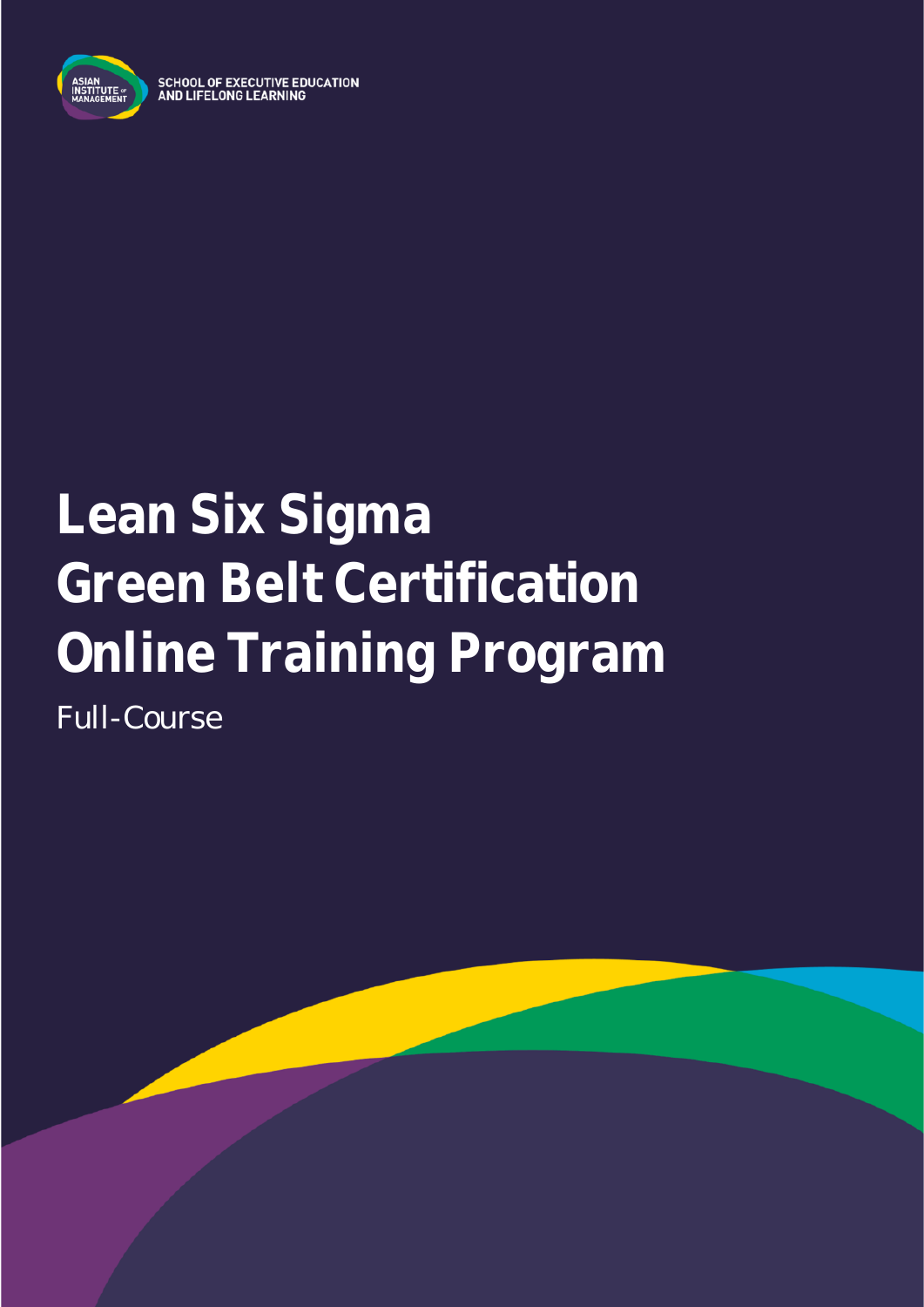

### **Lean Six Sigma Green Belt Certification Online Training Program**

### Full Course

Today's volatile world is ever challenging, with resource scarcity and volatile environment brought about by the pandemic, intense competition, and rapidly changing customer, business, and employee behaviors. To survive and navigate through this terrain, a company must rely on the capabilities and skills of its talent pool to solve profitability, growth and cost issues and problems.

The 68-hour AIM Certification Lean Six Sigma Green Belt (AIM-CLSSGB) is an enhanced version of the traditional Lean Six Sigma Green Belt (LSSGB). In addition to the core LSSGB knowledge, this program integrates project management and makes use of AIM's Case Study method to help develop the participants' critical, creative, and systems thinking towards process improvement initiatives in their organizations.

#### **PROGRAM OBJECTIVES**

- Develop candidates to become effective business problem solvers and project leaders
- Level up the capability by learning various concepts, tools, and techniques to execute simple to complex projects
- Expose candidates to different best practices of LSS in other companies through case studies

#### **WHAT YOU WILL LEARN**

The LSS Green Belt as a change agent and project maanager

- Stakeholder and change management
- Basic project management

Define Phase (Problem Identification)

- Build Project Charter
- Voice of the Customer and Critical to Quality and KANO Model
- High level process mapping (i.e., SIPOC/COPIS
- **Exercises and Application**

#### Measure Phase (Problem Baselining)

- Process Door (i.e., Value stream mapping, The Lean Principles, The 8 process wastes)
- Data Door (i.e., Operational definition in data collection, concept of sampling, descriptive statistics, graphical analysis)
- Measurement System Anaysis
- Process Capability
- **Exercises and Application**

#### Analyze Phase (Investigate Root Causes)

- Conceptual analysis (i.e., Cause and Effect, 5 Whys)
- Exploratory Data Analysis (i.e., Correlation, Simple Linear Regression, Multi-vari Chart)
- Hypothesis Test (i.e., Continuou and Discrete))
- Non-parametric Test: (1-sample Sign, Wilcoxon, Moods-median, Kruskall Wallis)
- **Exercises and Application**

# **OVERVIEW PROGRAM SCHEDULE**

DEFINE: January 26, 27, 28, 2022 MEASURE: February 8, 9, 10, 11, 2022 ANALYSE: February 22, 23, 24, 2022 IMPROVE: March 8, 9, 10, 11, 2022 CONTROL: March 23, 24, 25, 2022 1:30 PM to 5:00 PM (GMT+08) on all dates

#### **PROGRAM FORMAT**

Delivered online via live virtual interactive sessions in Zoom

Certification of Training will be awarded to compliance to attendance requirement

Completion of a Green Belt project will be awarded a Green Belt Certification

Green Belt Alumni may pursue Black Belt Certification next for a discounted fee of PHP 100,000.00 only. Once enrolled, participants may skip Green Belt sessions discussed in the Black Belt Program.

#### **PROGRAM FEE**

PHP 70,000.00 or USD 1,400.00\* \*Based on USD 1 = PHP 50. The prevailing exchange rate at the date of payment may apply.

Additional Certification Fee of PHP 5,000.00 and/or a Re-Certification Fee of PHP 3,000.00

Let us know if you are interested to avail of early bird/group discount or discuss payment terms.

YOUR PROGRAM FACULTY



**Edgar D. Flores Adjunct Faculty** Asian Institute of Management To find out how you can participate, contact us at **SEELL@aim.edu** or visit https://go

Download our latest program calendar at <https://go.aim.edu/seellprogramcalendar>



#### **FOR INQUIRIES:**

School of Executive Education and Lifelong Learning, Asian Institute of Management Eugenio Lopez Foundation Building, Joseph R. McMicking Campus 123 Paseo de Roxas, Makati City Philippines 1229 [SEELL@aim.edu](mailto:SEELL@aim.edu) | +632 8892 4011 | www.aim.edu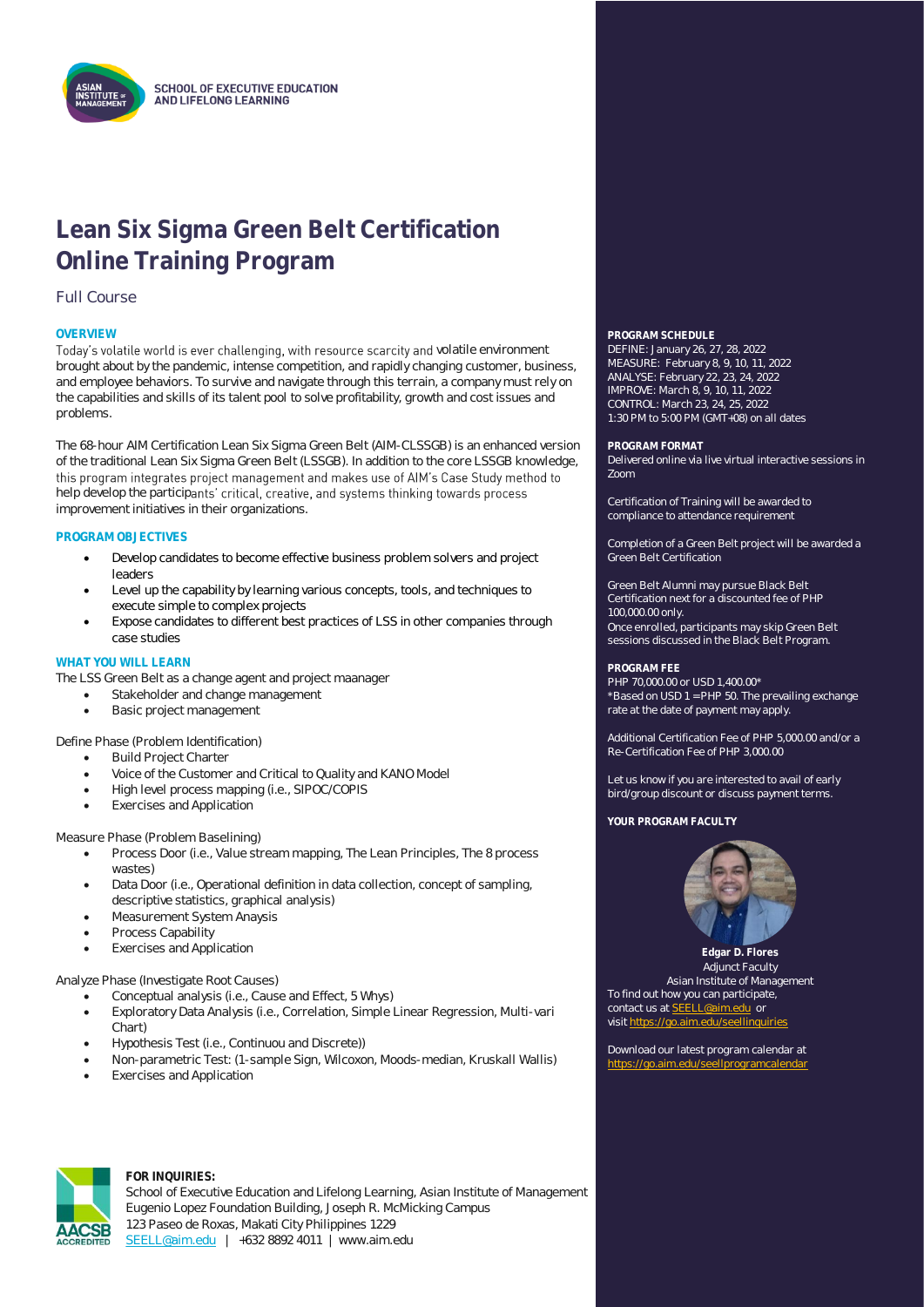

Improve Phase (Solutions Generation and Implementation)

- Brainstorming, 6 thinking hats
- Design of Experiment (Fractional and Full Factorial)
- Kaizen Event A3 report model
- Mistake proofing
- 5S implementation
- Single Minute Exchange of Die or Quick Changeover
- Failure mode and Effect Analysis
- To-Be Value Stream Mapping
- Pilot Study

#### Control Phase (Sustain results)

- Monitoring results (Variable and Discrete Control Charts)
- Process management chart
- Benefits guideline
- Visual Management
- Lean Standard Work
- Process standardization
- Process documentation and control
- Exercises and Application

#### Case Studies

- These are Harvard Business Case studies of various industries like in manufacturing, hospital services, retail, logistics, etc. to reflect and develop insights from the dynamics of successful Lean Six Sigma implementation.
- While AIM Lean Six Sigma Green Belt stands above similar Green Belt trainings available, we make sure to leverage on AIM's core competency which is about critical, creative and systemic thinking. It is with the same reason why we are incorporating not just the typical tactical and operational problem solving using Lean Six Sigma, but as well as the strategic side of it through the use of actual case studies from various industries like in manufacturing, hospital services, retail, logistics, etc. to reflect and develop insights from the dynamics of successful Lean Six Sigma implementation.
- AIM has adopted to use case studies in its Lean Six Sigma program like Lean Six Sigma for Business Leaders, Green Belt Certification Training and Black Belt Certification Training.

The AIM-CLSSGB of 68 hours (i.e., 17 half-day sessions) will be facilitated by 2-3 MBB instructors that brings to the table their combined 50 years solid experiences from various industries and organizations.

#### **KEY BENEFITS**

- Candidates will have already started an approved project following the Lean Six Sigma approach
- Candidates will be able to demonstrate using the Green Belt project story board the outputs of each of the DMAIC phases (as in the above topics)
- Candidates will be able to demonstrate their critical, creative, and system thinking as well as their stakeholder and change management capabilities during coaching and project defense
- It is expected that a GB project must be finished within six (6) months, and will then be awarded a Green Belt certification.

#### WHO SHOULD ATTEND

- Mid-level managers and up
- Anyone who wants to increase his/her capabilities in the areas of continuous improvement and process improvement
- Anyone who works in any organization and industry where problem-solving and adhoc projects are part of life
- An entrepreneur who wants to improve his problem-solving skills and techniques
- At least a college graduate
- A lower Lean Six Sigma certificate like Yellow Belt is not a requirement



#### **FOR INQUIRIES:**

School of Executive Education and Lifelong Learning, Asian Institute of Management Eugenio Lopez Foundation Building, Joseph R. McMicking Campus 123 Paseo de Roxas, Makati City Philippines 1229 [SEELL@aim.edu](mailto:SEELL@aim.edu) | +632 8892 4011 | www.aim.edu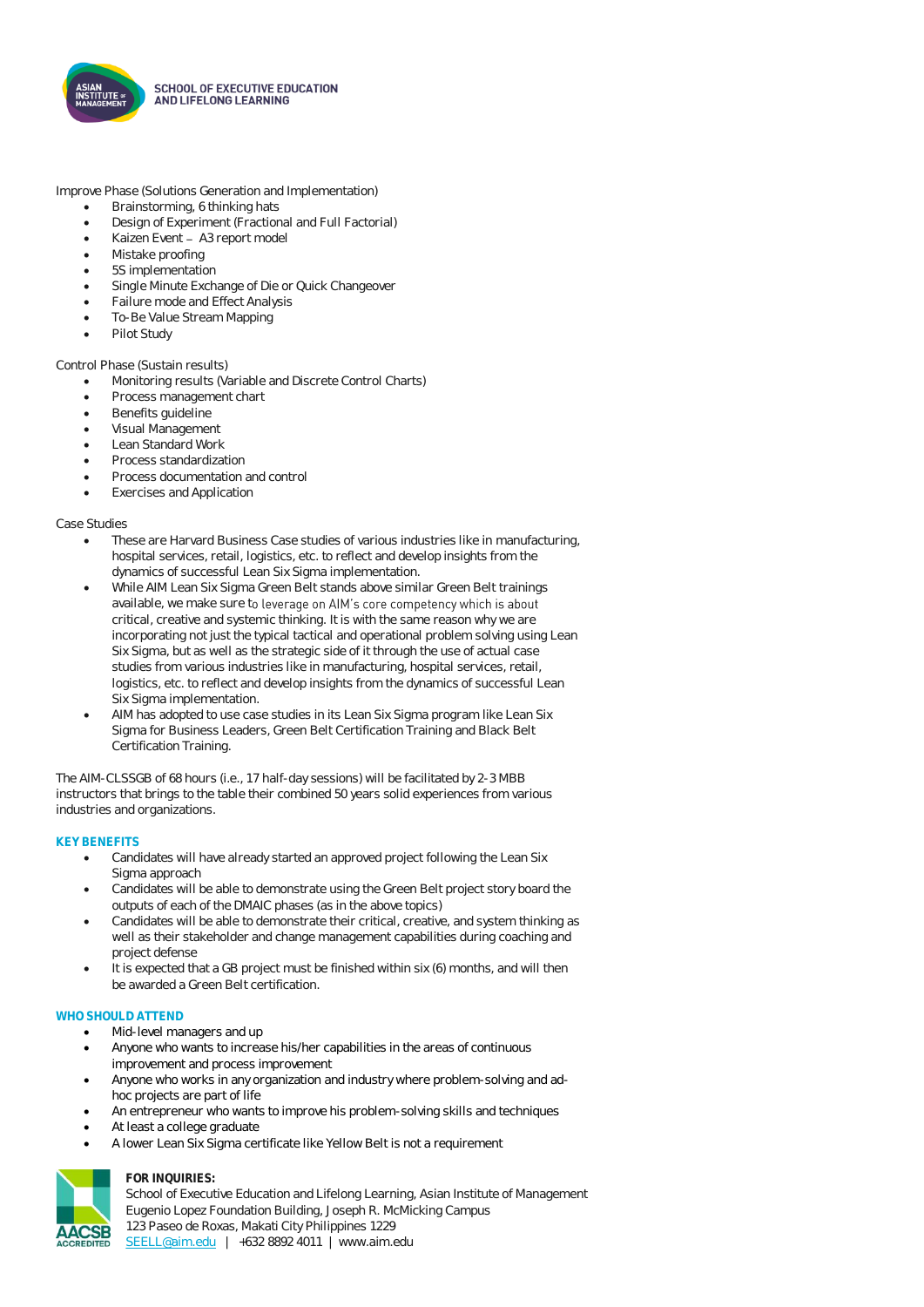

# **Your Program Faculty**



**Edgar D. Flores** Adjunct Faculty Asian Institute of Management

Ed Flores is a project manager, coach, consultant, trainer, leader, and mentor of continuous improvement for many years in multi-national companies like in Mitsumi as production supervisor, Essilor as production and continuous improvement manager, Genpact as AVP in operations, Pfizer as regional Asia Continuous Improvement Director, and Shell as regional Asia Operational Excellence Lead.

A practicing Master Black Belt, Ed is instrumental in the deployment of continuous improvement programs in Essilor-Optodev manufacturing plants, in Pfizer in all its commercial operations offices located in 13 countries of Asia, and in Shell in its finance operations also in Asia region. Apart from being an adjunct professor at AIM, Ed is also a trainer/facilitator at the Philippine Institute of Supply Management and the Founder Managing Consultant of INNOSIGMA Consulting. He completed BS in Electrical Engineering at FEU and MBA Degree at the Ateneo Graduate School of Business.



#### **Christian M. Orias** Asian Institute of Management

He is currently an ITIL expert, CMQ-OE, CMBB, PMP, CISA, CISM, CGEIT, CRISC, ISO 27001 and 9001 Lead Auditor. He has held various positions from Philippine Electricity Market Corporation as Executive Member of the Audit Committee, Cogniseed Consulting, Inc., as Managing Direcor and President, Teletech Philippines, Inc., as Director for Human Capital Advanced Business Analytics and Reporting, United Health Group Company as Six Sigma Master Black Belt, Oracle Corporation as Principal I.T. Business Implementations Analyst for APAC and Japan, Hewlett Packard (Asia Pacific) Company as Site Quality and Compliance Manager, British Standards Institute - Neville Clark Corporation as Senior Manager Consultant, and Intel Corporation as Senior Product Quality Engineer.

He completed his 2 engineering degrees from University of Santo Tomas (Master of Science in Management Engineering and Bachelor of Science in Electrical Engineering).



**Ariel B. Driz** Asian Institute of Management

He is currently the Lean Six Sigma Master Blackbelt of Maxim Philippines, Microchip Philippines, and Eagle Cement. He has held various positions in BPO International as Lean Six Sigma Master Blackbelt, Navitas Semiconductors as Head of Outsourced Operations, Cirtek Electronics as VP for Quality and Strategic Operations, International Rectifier Inc., as Product and Test Engineering Manager for Asia, Pulse Philippines Inc. as Manufacturing Director, Amkor Technology as Operations Department Manager, Best Electronics and Components Company Inc., as Operations Manager, and Motorola Philippines, Inc., as Final Test and Product Engineering Manager.

He completed his Bachelor of Science in Electronics and Communications Engineering at the De La Salle University, Manila.



**FOR INQUIRIES:** School of Executive Education and Lifelong Learning, Asian Institute of Management Eugenio Lopez Foundation Building, Joseph R. McMicking Campus 123 Paseo de Roxas, Makati City Philippines 1229 [SEELL@aim.edu](mailto:SEELL@aim.edu) | +632 8892 4011 | www.aim.edu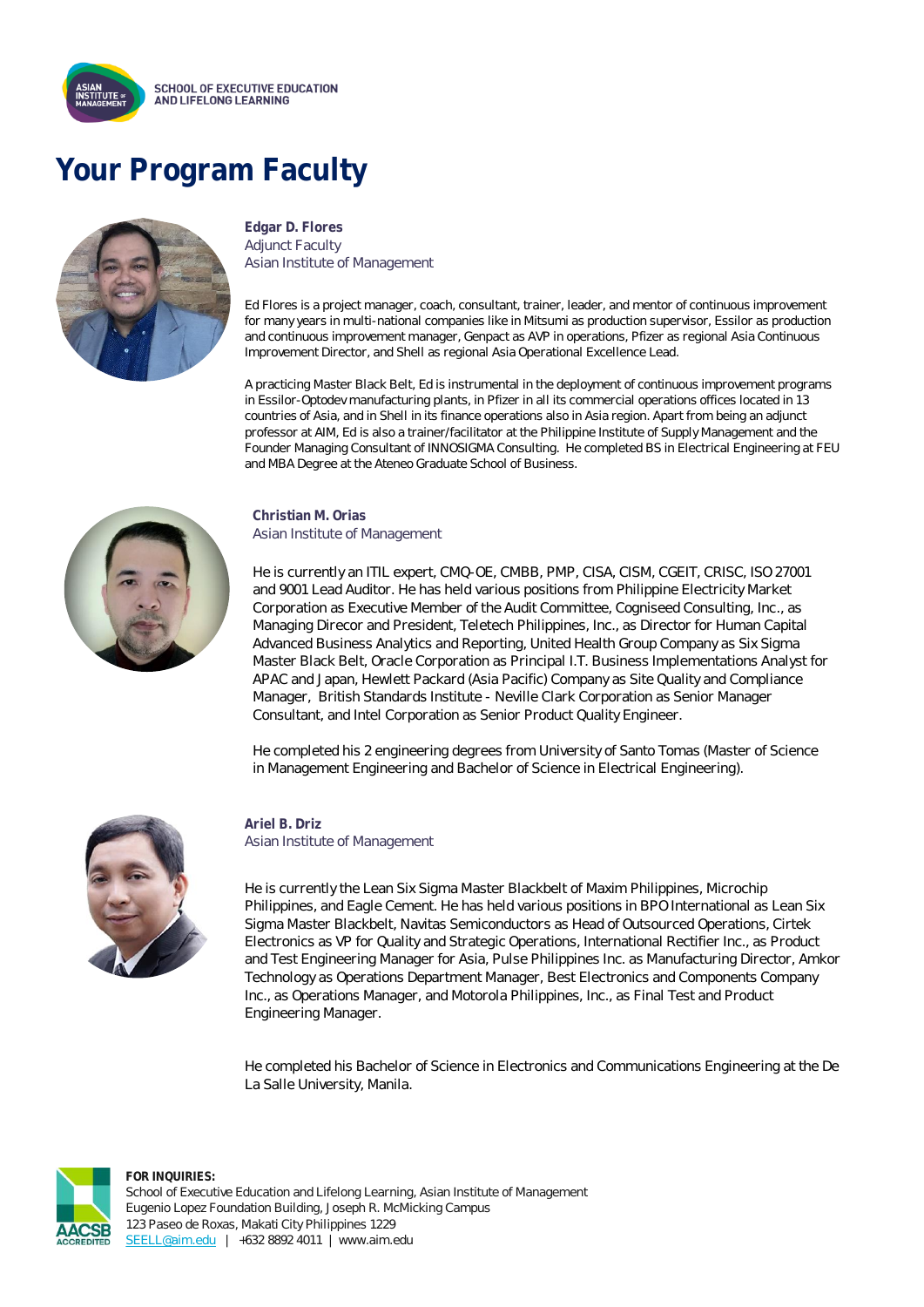

**SCHOOL OF EXECUTIVE EDUCATION** AND LIFELONG LEARNING



## **Earning a SEELL Post-Graduate Certificate and Diploma**

SEELL offers Post-Graduate Stackable Certificate Courses in various areas of concentration and discipline, which build an individual's qualifications and distinguish their professional value. It enables professionals to develop their proficiency in diverse areas of concentration in a personalized and more manageable manner.

By successfully completing SEELL's programs, credentials can be earned over time, stacked towards earning a Post-Graduate Certificate in an area of their choice, and ultimately, a Post-Graduate Diploma in Management. This leads to more career opportunities, advancement, and potentially high-paying jobs.

#### **EARNING CREDENTIALS**

Successfully completing the program earns participants **three (3) units** which can be credited to the following:

• Post-Graduate Certificate in Operations Management

#### \*Post-Graduate Certificates require five (5) units earned within two (2) years.

Participants will also earn **three (3)** units which can be credited to the Post-Graduate Diploma in Management.



**FOR INQUIRIES:** School of Executive Education and Lifelong Learning, Asian Institute of Management Eugenio Lopez Foundation Building, Joseph R. McMicking Campus 123 Paseo de Roxas, Makati City Philippines 1229 [SEELL@aim.edu](mailto:SEELL@aim.edu) | +632 8892 4011 | www.aim.edu